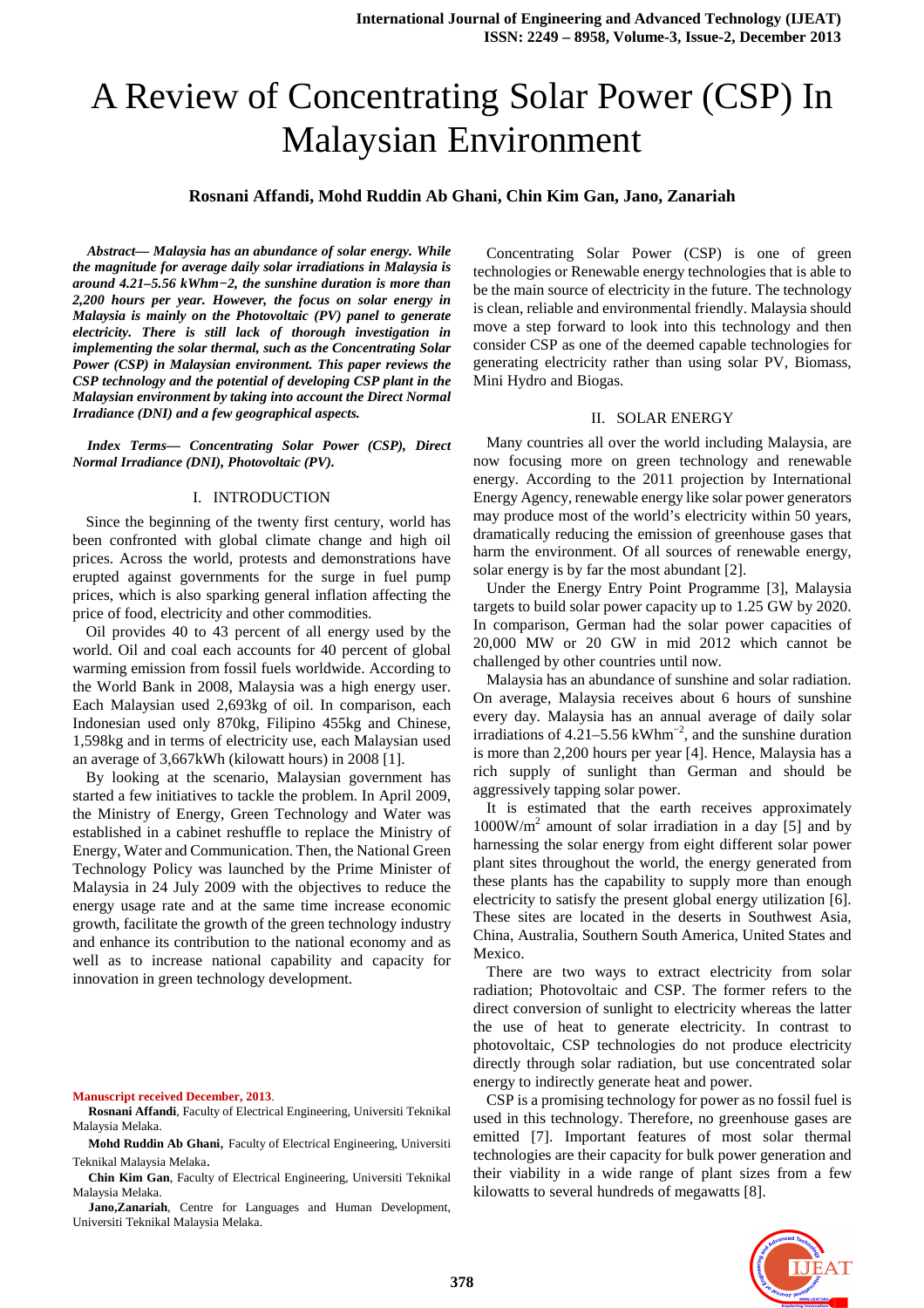#### III. CONCENTRATING SOLAR POWER (CSP) TECHNOLOGY

CSP is also known as concentrating solar thermal power, representing a powerful, clean, endless, and reliable source of energy. Concentrating solar power plants produce no Carbon Dioxide  $(CO<sub>2</sub>)$ , thus reducing carbon emissions from electricity generation by approximately 272.2 kg per megawatt-hour [9].

Four types of solar concentrators are commonly used; parabolic trough, parabolic dishes, central receivers and Fresnel lenses. Linear concentrator systems collect the sun's energy using long rectangular, curved (U-shaped) mirrors. The mirrors are tilted toward the sun, focusing sunlight on tubes (or receivers) that run the length of the mirrors.

There are two major types of linear concentrator systems; parabolic trough systems and linear Fresnel reflector systems. *A. Parabolic Trough Concentrator* 



**Fig 1.** Parabolic trough systems [10]

A parabolic trough concentrates incoming solar radiation onto a line running the length of the trough. A tube (receiver) carrying heat transfer fluid is placed along this line, absorbing concentrated solar radiation and heating the fluid inside. The trough must be tracked about one axis, because the surface area of the receiver tube is small compared to the trough capture area and temperature up to  $400^{\circ}$ C can be reached without major heat loss. The parabolic trough concentrator is shown in Fig. 1.

*B. Fresnel reflector systems* 



**Fig 2.** Fresnel reflector systems [10]

A Fresnel lens concentrator uses refraction rather than reflection to concentrate the solar energy incident on the lens surface to a point. Molded out of inexpensive plastic, these lenses are used in photovoltaic concentrators. They are not used to increase the temperature but to enable the use of smaller, higher efficiency photovoltaic cells. With regards to parabolic dishes, point focus Fresnel lenses have to track the sun about two axes [8]. The Fresnel reflector system is shown in Fig. 2.





A central receiver system consists of a large field of independently movable flat mirrors (heliostats) and a receiver located at the top of a tower. Each heliostat moves about two axes throughout the day to keep the sun's image reflected onto the receiver at the top of the tower. The receiver, typically a vertical bundle of tubes is heated by the reflected insolation, thereby heating the heat transfer fluid passing through the tubes. The central receiver system is shown is Fig. 3.

*D. Parabolic Dish* 



**Fig 4.** Parabolic trough systems [10]

Parabolic dish concentrators are made from reflecting mirrors. They have a stirling engine that is situated at the focal point of the dish reflector. The solar radiation is concentrated onto a receiver at the focal point and the heat is absorbed and then the gas is heated up to generate electricity. The parabolic dish is shown in Fig. 4.

#### IV. COMPARISON OF CSP TECHNOLOGY

All of the CSP technologies can generate clean energy with no fuel cost. The only drawback that concentrating solar power plants have on the environment is land use. To be able to generate high electrical energy, more land is needed for the plant. Although the amount of land a CSP plant occupies is larger than that of a fossil fuel plant, both types of plants use about the same amount of land as fossil fuel plants utilize additional land for mining and exploration as well as road building to reach the mine [11].

Each of CSP technology has its own value proposition and different deployment optima. Table 1 shows the different CSP technologies. The parabolic dish has the highest efficiency,

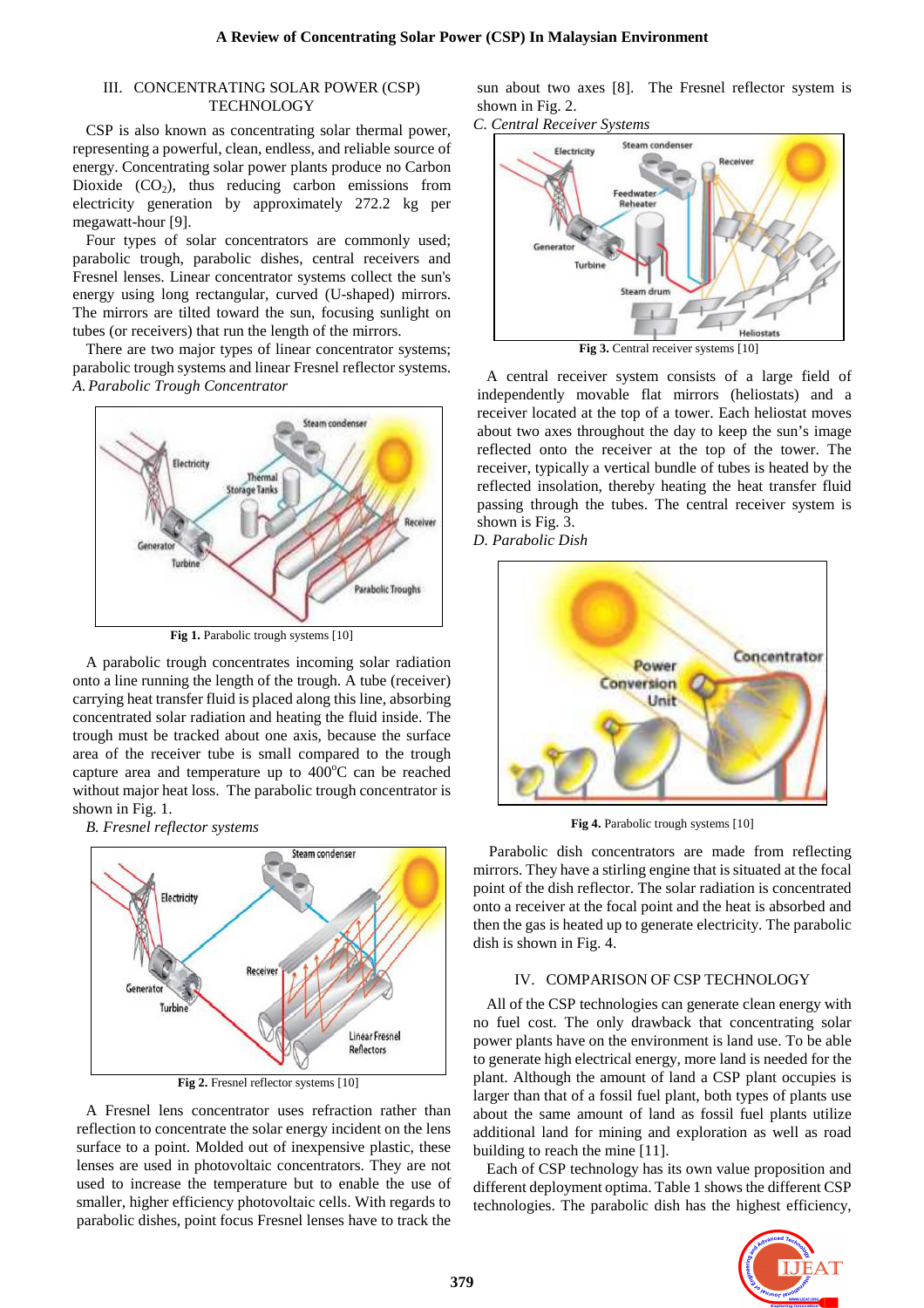18-25% but its hybrid operation is still in the R&D phase. Solar tower efficiency is the second highest which is around 14-17% and has the highest operating temperature of High Temperature Fluid (HTF)  $1000^\circ$ c. The efficiency and the operating temperature HTF of Linear Fresnel is the lowest but the cost for linear Fresnel is cheaper than the others CSP systems. Even though Parabolic Trough efficiency is 10-15%, it has the lowest material demand; good land-use factor, modularity, thermal storage and others. Which make parabolic trough the most popular CSP option. [7]. However, among the CSP technologies, parabolic trough is the most mature. Parabolic trough has a total capacity of 354 MW and become the largest operating solar plant in the world [12].

| <b>Table 1.</b> Different CSP Technologies [7, 13] |  |  |  |  |  |
|----------------------------------------------------|--|--|--|--|--|
|----------------------------------------------------|--|--|--|--|--|

| Technology          | Temperature      | <b>Hybrid</b><br>operation         | Cost<br>$(\frac{2}{\kappa})$ | <b>Efficiency</b> |
|---------------------|------------------|------------------------------------|------------------------------|-------------------|
| Parabolic<br>Trough | $400^{\circ}$ C  | Possible                           | 4,156                        | $10 - 15%$        |
| <b>Solar Tower</b>  | $1000^{\circ}$ C | Possible                           | 4,500                        | 14-17%            |
| Parabolic<br>Dish   | $750^{\circ}$ C  | in<br><b>Still</b><br>R&D<br>phase | 6,000                        | 18-25%            |
| Linear<br>Fresnel   | $270^{\circ}$ C  | Possible                           | 2.200                        | $9 - 15%$         |

Changes in global renewable energy markets, investments, industries and policies have been so rapid in recent years. The cost for producing electricity from renewable resources is traditionally higher than producing electricity from coal or natural gas. However, as renewable technologies attain commercial viability and enter the mainstream market, their price per kilowatt hour is usually decreasing.



**Fig 5.** Renewable Energy Cost Trends. Source: NREL Energy Analysis Office (https://tdksc.ksc.nasa.gov/servlet/dm.web.Fetch/TEERMShahRenewableE nergyOverview.pdf?gid=102614)

PV, the renewable technology, has historically shown a large proportion of cost reductions. Cost reductions in solar PV in particular mean high growth rates in manufacturing. Cost reductions in wind turbines, Geothermal, CSP and biomass technologies also contribute to the growth. The dramatic reductions in PV costs can become a real challenge for the growing market of CSP. However, in comparison to PV, CSP technologies are economically competitive. To some extent, market size can be compared with PV technologies [14]. The Renewable energy cost trend is shown in Fig. 5. In general, in CSP, mirrors or concentrator do not require much maintenance, any greenhouse gas emissions and production of mirrors. In short, in comparison to PV cells, CSP technologies have less energy, are intensive and more environmental friendly [15].

### V. CONCENTRATING SOLAR POWER AND ITS ISSUE IN MALAYSIA ENVIRONMENT

CSP technology requires Direct Normal Irradiance (DNI) of at least  $1900-2000$  kWh/m<sup>2</sup>/year in order to be economically feasible. Basically, locations that have been primarily targeted as suitable for CSP solutions are those with high sun exposure and low cloud coverage, such as southern states of the United States, Mexico, Mediterranean sea region, Middle East, South Africa, parts of China, Pakistan, India, Australia and parts of South America [8].

Fig. 6 shows the geographical ranges for CSP Plant. Malaysia and other countries in tropical region are not in the high insolation zone or within the areas with excellent resource of solar radiation. The DNI for Malaysia is below than  $1900 \text{ kWh/m}^2$ /y. In most tropical regions, clouds reduce the annual production of CSP Plants to such an extent that they probably will never become viable [16]. Because of this problem, it is difficult for the countries at the tropical region including Malaysia to develop their own CSP plant.



**Fig 6.** Geographical Ranges for CSP Plant Source: CSP Global Market Initiative. *Key: Dark orange = excellent resource; pale yellow = adequate resource; green = insufficient resource.*

Due to climate condition, it is commonly believed that the CSP systems cannot be used in the tropics with relatively high diffused fraction of global radiation. However, there is no systematic study on this issue [17]. From Fig. 6, Malaysia and other countries in the tropical region still have adequate solar resources to develop CSP plant and most world regions except Canada, Japan, Russia and South Korea have significant potential areas for CSP [18]. Hence, Malaysia still has the potential to develop its own CSP Plant.

Solar energy is available over the entire globe and only the size of the collector field needs to be increased [19], or else the new design of CSP technology should be produced to provide the same amount of heat or electricity as in the region area with excellent resource of solar energy.

Among available technologies for energy production from solar sources, CSP could give a significant contribution to develop a more sustainable energy system [20] and many calculations have shown that CSP is more cost effective than PV not only in sunbelt [21]. But in Malaysia, power generation from solar energy is monopolized by PV solar and it is proven when Malaysia FIT scheme is limited for only four sources of renewable energy namely solar PV, Biomass, Mini Hydro and Biogas.

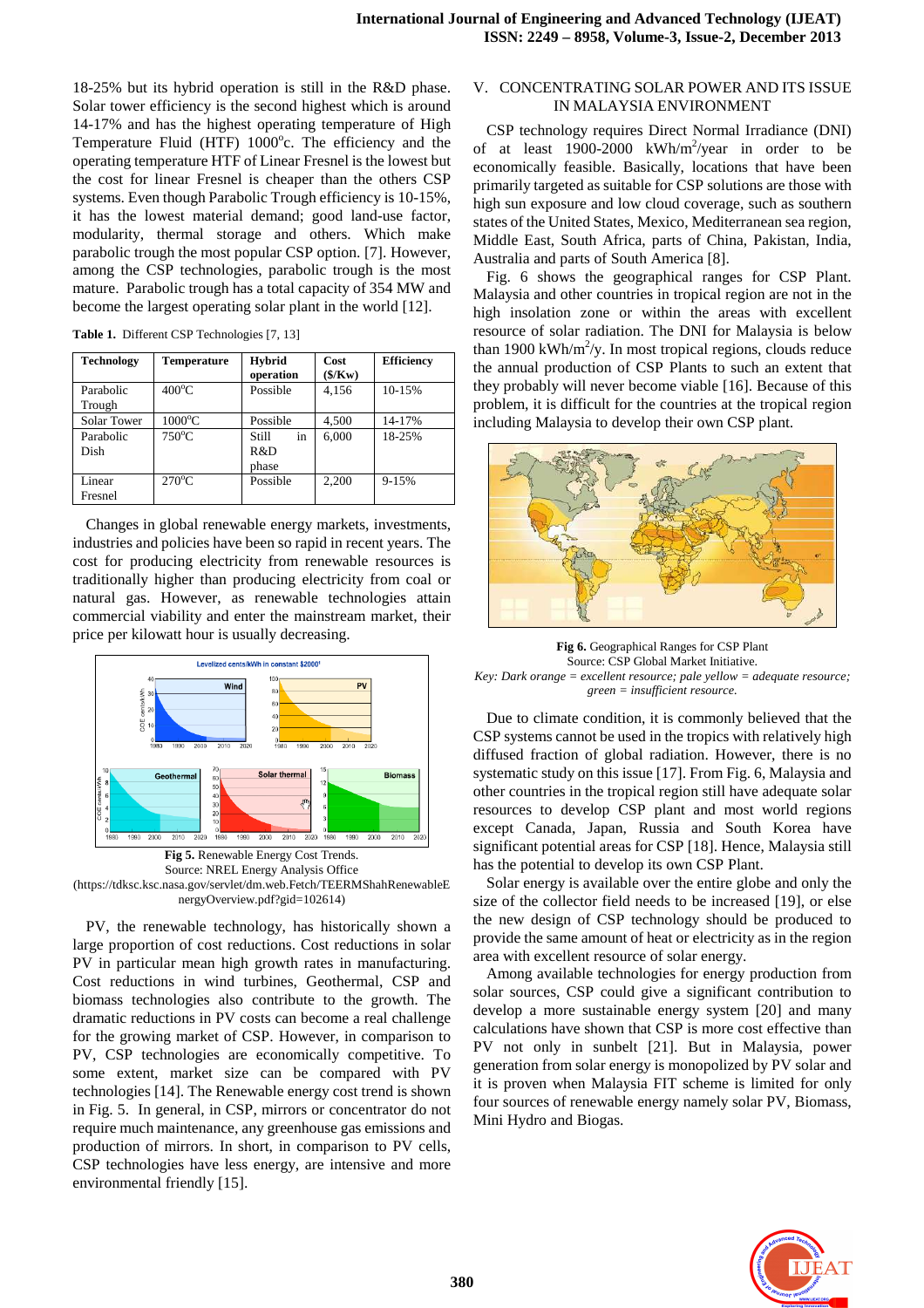# VI. GLOBAL DEVELOPMENT OF CSP PLANT



**Fig 7.** CSP project by country Source: National laboratory of U.S Department of Energy

In general, most of the CSP potential studies were mainly focused on application in dry arid areas of mid-latitude zones [15]. Fig. 7 shows that most CSP plants are located in area with excellent solar resources with DNI higher than 1900 kWh/m2/year. German, a country that is located in area with DNI 902 kWh/ $m^2$ /year, has much lower DNI than Malaysia. However in December 2008, German has launched their CSP plant at Jülich, Rhineland. They are using Tower system with capacity of 1.5MW.

Meanwhile, Thailand a tropical country with Direct Normal Irradiance in ranges of  $1350 - 1400$  kWh/m<sup>2</sup>/year becomes the first country in Southeast Asian that owns CSP plant. On January 25, 2012, Thailand's first Concentrating Solar power Plant called TSE1 supplied 5 MW of electrical power to Thailand's public power network for the first time. Therefore, this scenario proves that CSP plant can work even at regions with DNI lower than 1900 kWh/m2/year.

### VII. CONCLUSION

Malaysia is located in the tropical regions with its own characteristics, such as wind speed, rapid change of clouds, rain, thunder storm and high humidity level. All of these climate conditions will affect the performance of the CSP system. Therefore, an innovative development and research of CSP should be carried out in Malaysian environment with detail considerations both on the technical and economic aspects. The research will give big impact not only for Malaysia but for other countries which aim to understand and explore CSP technology and the performance in tropical environment. Moreover, Thailand as a nearest neighboring country with Malaysia started their CSP Plant with the capacity of 5MW in 2012 and will increase the capacity to 135MW in the next five years. Malaysia should seriously consider looking into CSP technologies as one of the promising renewable energies for its future by looking at the CSP progress in Thailand.

# ACKNOWLEDGMENT

The authors would like to gratefully acknowledge the funding support provided by the Ministry of Education Malaysia under the research grant No: FRGS/2/2013/TK02/FKE/01/F00167.

#### **REFERENCES**

- [1] Ministry of Energy, Green Technology and Water, http://www.saveenergy.gov.my/conserve-energy-and-reduce-costs (Accessed 25 September 2012).
- [2] U.S. Department of Energy of Sciences, http://web.anl.gov/solar/primer/primer1.html (Accessed 25 September 2012).
- [3] http://etp.pemandu.gov.my/upload/etp\_handbook\_chapter\_6\_oil\_ga s\_and\_energy.pdf (Accessed 26 September 2012).
- [4] Muzathik, A. M., Wan Nik, W. B., Samo, K. B. & Ibrahim, M. Z, Hourly Global Solar radiation Estimates on The Horizontal Plane, Journal of Physical Science, Vol.21(2),51-66,2010.
- [5] R. Winston, J.C. Minano and P. Benitez, "Nonimaging Optics", Elsevier Academic Press, pp. 1217, (2005).
- [6] Q. Liu, G. Yu, and J.J. Liu, Solar Radiation as Large-Scale Resource for Energy, Short World Energy & Environment, 20(3): 319-329, 2009.
- [7] Nafisa Noor and Sadid Muneer, Concentrating Solar Power (CSP) and Its Prospect in Bangladesh, 2009.
- [8] Pawel Szczygiellski & Leonard Wagner (Mac 2009), Research Report CSP : Concentrated Solar Power Large Scale Alternatives to Traditional Solar PV, Mora Associates, Internal research
- [9] http://www.brightsourceenergy.com/faq.htm (Accessed 27 September 2012).
- [10] http://www.eere.energy.gov/basics/renewable\_energy/linear\_concent rator.html (Accessed 27 September 2012).
- [11] Rosli A.Bakar, Development Assesment of Solar Concentrating Power System For Green Generation, 2010.
- [12] N. and J. W. Kulichenko, Concentrating Solar Power in Developing Countries Regulatory and Financial Incentives for Scaling Up. Washington, DC: The World Bank, 2012, pp. 1–153.
- [13] Laura Esmeralda, Garcia Moreno, Concentrated Solar Power (CSP) in DESERTEC-Analysis of Technologies to Secure and Affordable Energy Supply, IEEE International Conference on Intelligent Data Acquisitionand Advanced Computing Systems: technology and Applications, 2011.
- [14] REN21, "Renewables Global Status Report: 2009 Update", Renewable Energy Policy Network for the 21 st Century (REN21), 2009: Available at http://www.ren21.net/pdf/RE\_GSR\_2009\_Update.pdf (access on the 02/02/2010).
- [15] R. Winston, J.C. Minano and P. Benitez, "Nonimaging Optics", Elsevier Academic Press, pp. 1217, (2005).
- [16] Van Voorthuysen, The promising Perspective of Concentrating Solar Power (CSP), 2005.
- [17] S. Janjai, J.Laksanaboonsong, T.Seesaard, Potential application Of Concentrating Solar Power Systems For The Generation Of Electricity In Thailand, Applied Energy 88 (2011) 4960-4967.
- [18] Franz Trieb, Christoph Schillings, marlene O'Sulivan, Thomas pregger, carsten Hoyer-Klick, Global Potential Of Concentrating Solar Power, SolarPaces Conference, Berlin, September 2009.
- [19] Pawel Szczygiellski & Leonard Wagner, Research Report CSP:Concentrated Solar Power Large Scale Alternatives to Traditional Solar PV, Mora Associates, Internal research, 2009.
- [20] Q. Liu, G. Yu, and J.J. Liu, "Solar Radiation as Large-Scale Resource for Energy',Short World Energy & Environment, 20(3): 319-329, 2009.
- [21] Volker Quaschning, Technical and Economical System Comparison of Photovoltaic and Concentrating Solar thermal Power Systems Depending on Annual Global irradiation, Solar Energy 77 (2004) 171-178.



**Rosnani Affandi** received her B.Eng in electrical engineering and the M.Edu degree from the Universiti Teknologi Malaysia (UTM). She joined the Polytechnic Department, Ministry of Education, Malaysia as a lecturer in 1999. She is currently pursuing her PhD at the Faculty of Electrical Engineering, Universiti Teknikal Malaysia Melaka, Malaysia. Her current research interests include the

renewable energy and concentrating solar energy.